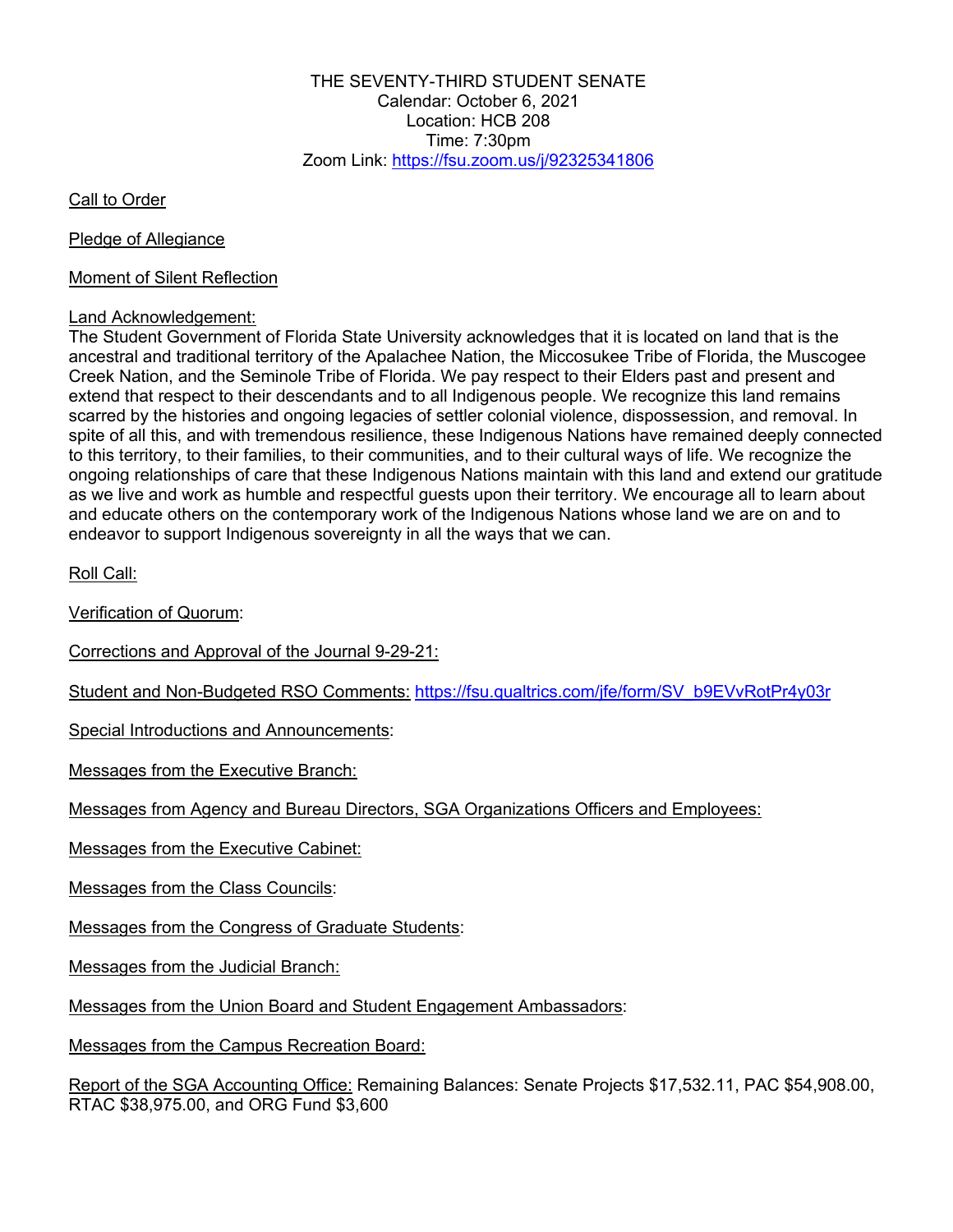# Report of Senate Liaisons:

### Report of Committees:

- Judiciary
- Internal Affairs
- Budget
- Finance
- Student Life & Academic Affairs
- Rules & Calendar
- Sweepings

# Senate Confirmations:

Nicole Alvarado for Hispanic Latinx Student Union Secretary, Richard Sommers for Supreme Court Associate Justice, Lydia Fertil for Undergraduate Studies Seat 1, William Monroe for Pride Student Union Treasurer,

### Consent Calendar:

| <b>Resolution 25</b>        | Sponsored by Senator Roy (P)<br>Allocating funding from the Programming Allocations Committee to fund True<br>Community Uplift at Florida State University.                                                                                                                                                                                                  |
|-----------------------------|--------------------------------------------------------------------------------------------------------------------------------------------------------------------------------------------------------------------------------------------------------------------------------------------------------------------------------------------------------------|
| <b>Bills First Reading:</b> |                                                                                                                                                                                                                                                                                                                                                              |
| <b>Bill 50</b>              | Sponsored by Senator Linsky (P)<br>To amend statutes which concern the discretionary veto power granted to the Vice<br>President of Student Affairs by the SGA Senate. REFERRED TO JUDICIARY, 09.08.<br>TABLED IN JUDICIARY, 09.14, 09.21.                                                                                                                   |
| <b>Bill 51</b>              | Sponsored by Senator Randall (P)<br>To amend the Student Body Statutes to eliminate the Budget Committee in its entirety<br>and restructure its current duties to the purview of the Finance Committee.<br>REFERRED TO JUDICIARY THEN RULES & CALENDAR, 09.08. AMENDED AND<br>PASSED IN JUDICIARY, 09.14. TABLED IN RULES & CALENDAR, 09.22, 09.29,<br>10.6. |
| <b>Bill 57</b>              | Sponsored by Senators Gonzalez (P) Berger, Bettley, Keyser, Lewis, Riguidel,<br>Tackett (Co)<br>Representing the estimated amount in the budget to be submitted to the Student<br>Senate President for Budget Committee Allocation in the fiscal year of 2022-2023.<br><b>REFERRED TO BUDGET, 09.29.</b>                                                     |
| <b>Bill 58</b>              | Sponsored by Senator Harmon (P) Wang (Co)<br>Purchasing iClicker access codes to allow for easier voting process. REFERRED TO<br><b>BUDGET, 09.29.</b>                                                                                                                                                                                                       |
| <b>Bill 59</b>              | Sponsored by Senators Randall, Tackett (P) Nasworthy, Wang, Marcus, Roy (Co)<br>Reinstating and altering the Student Government War Department in Chapter 611 to<br>defend Florida State University's pride before any contentious athletic event and<br>encourage charitable giving among our athletic rivals.                                              |

Bills Second Reading: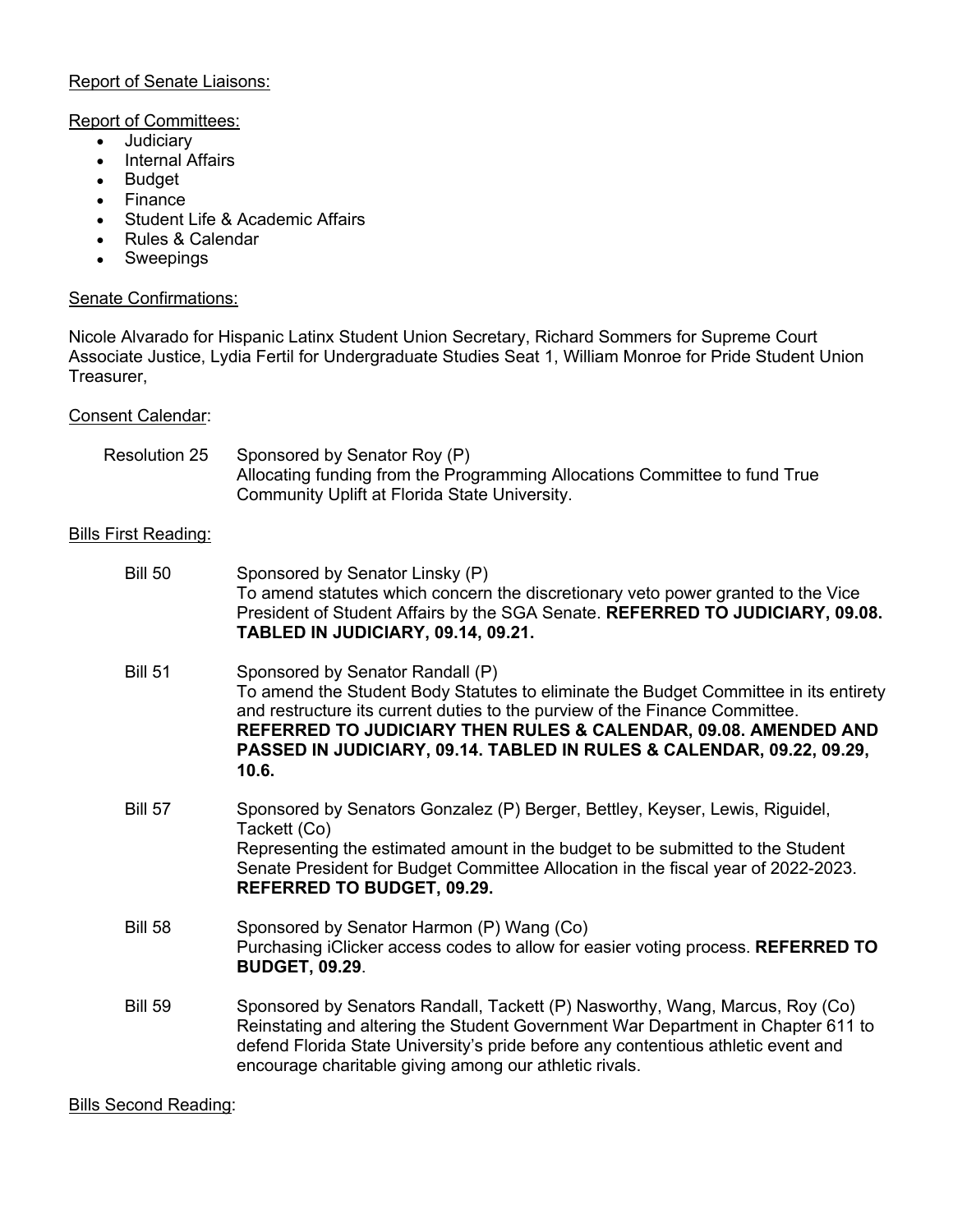- Bill 54 Sponsored by Senator Linsky (P) Stults, Wood, Garcia, K. Hitchcock, VanderLey, A. Gonzalez, Bowling, T. Murray, Tackett (Co) Representing the estimated amount in the budget to be submitted to the Student Senate President for Sweepings in the academic year of 2021-2022. **REFERRED TO SWEEPINGS, 09.22. PASSED IN SWEEPINGS, 10.05.**
- Bill 55 Sponsored by Senators Randall (P) Gonzalez (Co) Resolving issues with the Black Student Union election code and bringing the BSU election in line with the procedures for the SGA Spring Election. **REFERRED TO INTERNAL AFFAIRS THEN JUDICIARY, 09.22. AMENDED AND PASSED IN INTERNAL AFFAIRS, 09.27. PASSED IN JUDICIARY, 10.01.**
- Bill 56 Sponsored by Senator Randall (P) Revising the statute regarding the Senate Projects account to remove unnecessary procedures. **REFERRED TO JUDICIARY, 09.22. PASSED IN JUDICIARY, 10.01.**

### Constitutional Amendments:

### Resolutions:

- Resolution 18 Sponsored by Senator Gonzalez (P) Calling on the FSU Administration and Board of Trustees to review and withdraw investments from corporations deemed unethical by the FSU student community. **REFERRED TO SLAA, 02.10. TABLED IN SLAA, 02.16, 02.23, 03.09, 03.16, 03.23, 03.30, 04.06, 06.09, 06.21, 06.05, 07.19, 09.06, 09.14, 09.20, 09.27, 10.04.**
- Resolution 65 Sponsored by Senator Randall (P) To amend the Rules of Procedure to eliminate the Budget Committee in its entirety and restructure its current duties to the purview of the Finance Committee. **REFERRED TO RULES & CALENDAR, 09.07, 09.15, 09.22, 09.29, 10.06.**
- Resolution 70 Sponsored by Senator Marcus (P) Condemning the conversion of parking spaces across to "Pay to Park" spots and recognizing the systemic inequalities this enhances across our campus. **REFFERED TO SLAA THEN RULES & CALENDAR, 09.15. TABLED IN SLAA, 09.20, 09.27, 10.04.**
- Resolution 73 Sponsored by Senators Preshia, Tsouroukdissan (P) Giving Senators the option to transfer sponsors and preventing legislation from sitting in committee for prolonged periods of time. **REFERRED TO RULES & CALENDAR, 09.29. AMENDED AND PASSED IN RULES & CALENDAR 10.06.**

Unfinished Business:

Statements of Dissent:

New Business: Senator of the Month

Closing Announcements:

Officer Announcements:

Advisor Announcements: